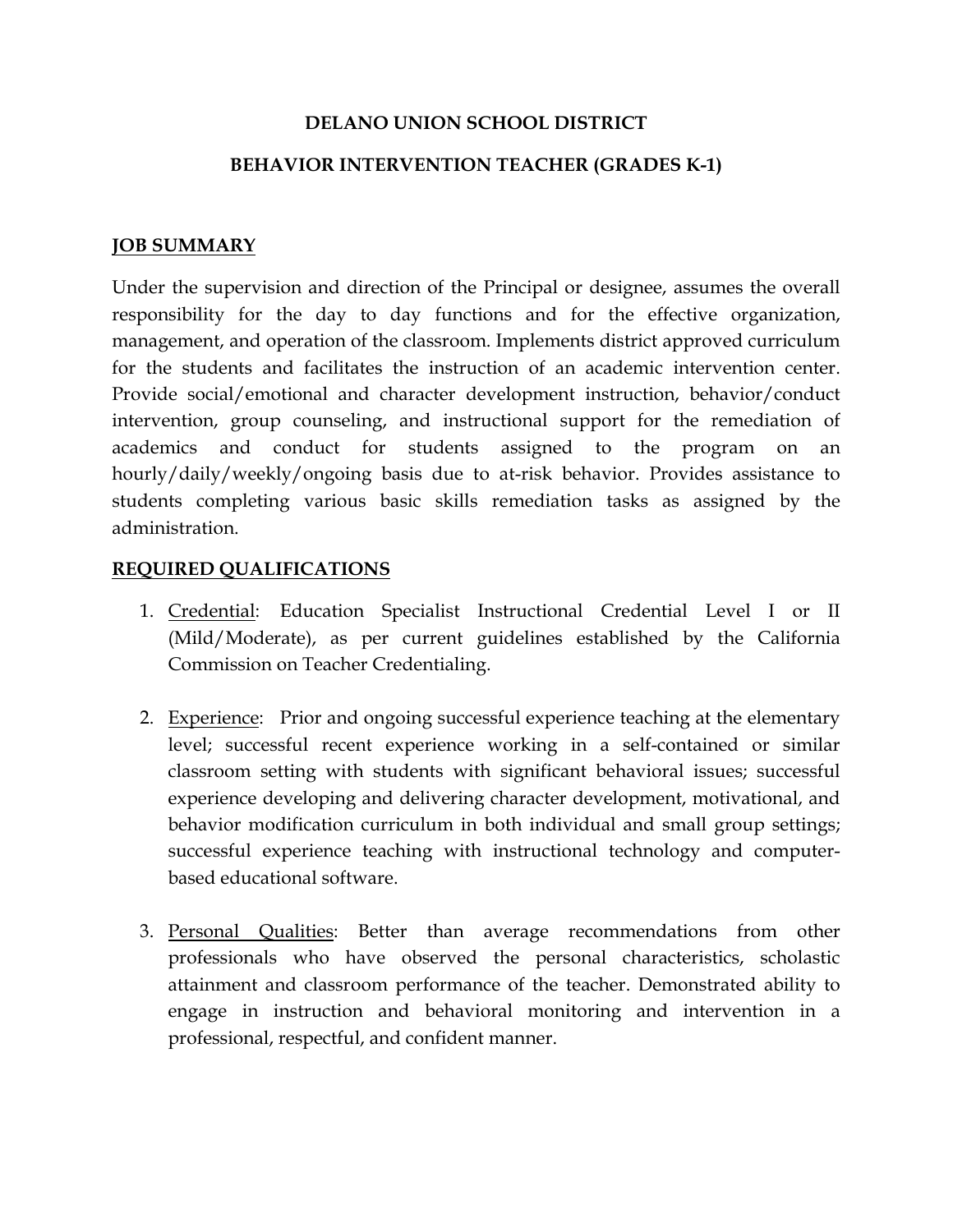- 4. Sensitivity to and understanding of multicultural factors and their potential effects on learning.
- 5. Two years or more of successful teaching experience working effectively with K-1st at-risk students with behavioral/mental health issues.
- 6. Complete Pro-ACT training and applied behavior analysis training within the first 90 days of employment.

# Desired

- 1. College/university course work and/or experience in applied behavioral analysis.
- 2. College/university course work and/or experience in direct instruction methods.
- 3. College/university course work and/or experience in functional behavior assessment.
- 4. Teaching experience with special populations.
- 5. Willingness to obtain or maintain Board Certified Behavior Analyst ("BCBA") certification.

#### ESSENTIAL FUNCTIONS OF THIS POSITION

- 1. Assess present developmental levels in critical domain areas for the purpose of developing and implementing intensive behavior intervention services.
- 2. Assist the Behavior Intervention Aides to implement intensive behavioral services as they work with children with a variety of behavioral issues.
- 3. Assist the Behavior Intervention Aides in collecting/documenting/writing data, reports and records for ongoing intensive behavioral planning and review.
- 4. Communicate with children, family members, school staff and agency personnel for the purposes of sharing information pertaining to the intensive behavioral intervention services.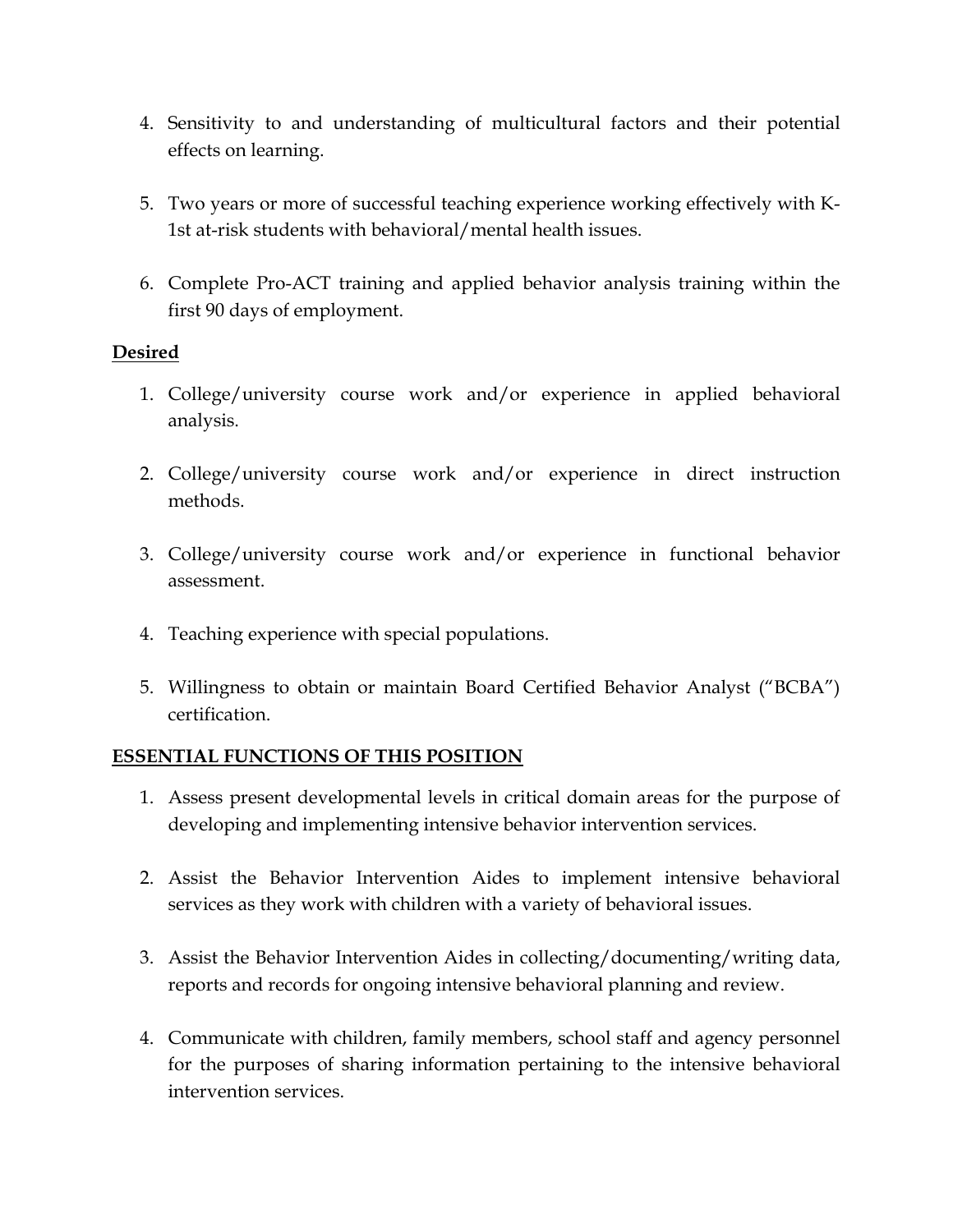- 5. Consult with parents and behavior intervention team staff in collection/documentation and writing data related to reports for the purpose of ongoing intensive intervention services planning and review.
- 6. Conduct Functional Behavior Assessments for the purpose of promoting successful implementation of the Behavior Intervention Plan.
- 7. Develops, evaluates, and modifies behavioral treatment plans and/or IEP goals for a caseload of students with severe behavior problems.
- 8. Participates/Functions as a positive team member for the purpose of enhancing/sharing knowledge and skills for delivering best practices.
- 9. Provides planned learning experiences (both long term and short term) for students assigned to the classroom in order to motivate students and best utilize the available time for instruction; utilizes core curriculum and other related District-approved curriculum programs.
- 10. Establishes and maintains standards for student behavior needed to achieve a functional learning environment.
- 11. Implements District policies and procedures relating to other instructional programs.
- 12. Implements District policies and procedures relating to student conduct.
- 13. Identifies student needs and cooperates with other staff members in assisting and helping students solve health, attitude and learning problems.
- 14. Establishes and maintains a positive, cooperative working relationship with students, staff, administration, parents, and others contacted in the course of school duties.
- 15. Performs classroom attendance and academic accounting tasks.
- 16. Assists District schools in achieving established District and school goals and objectives.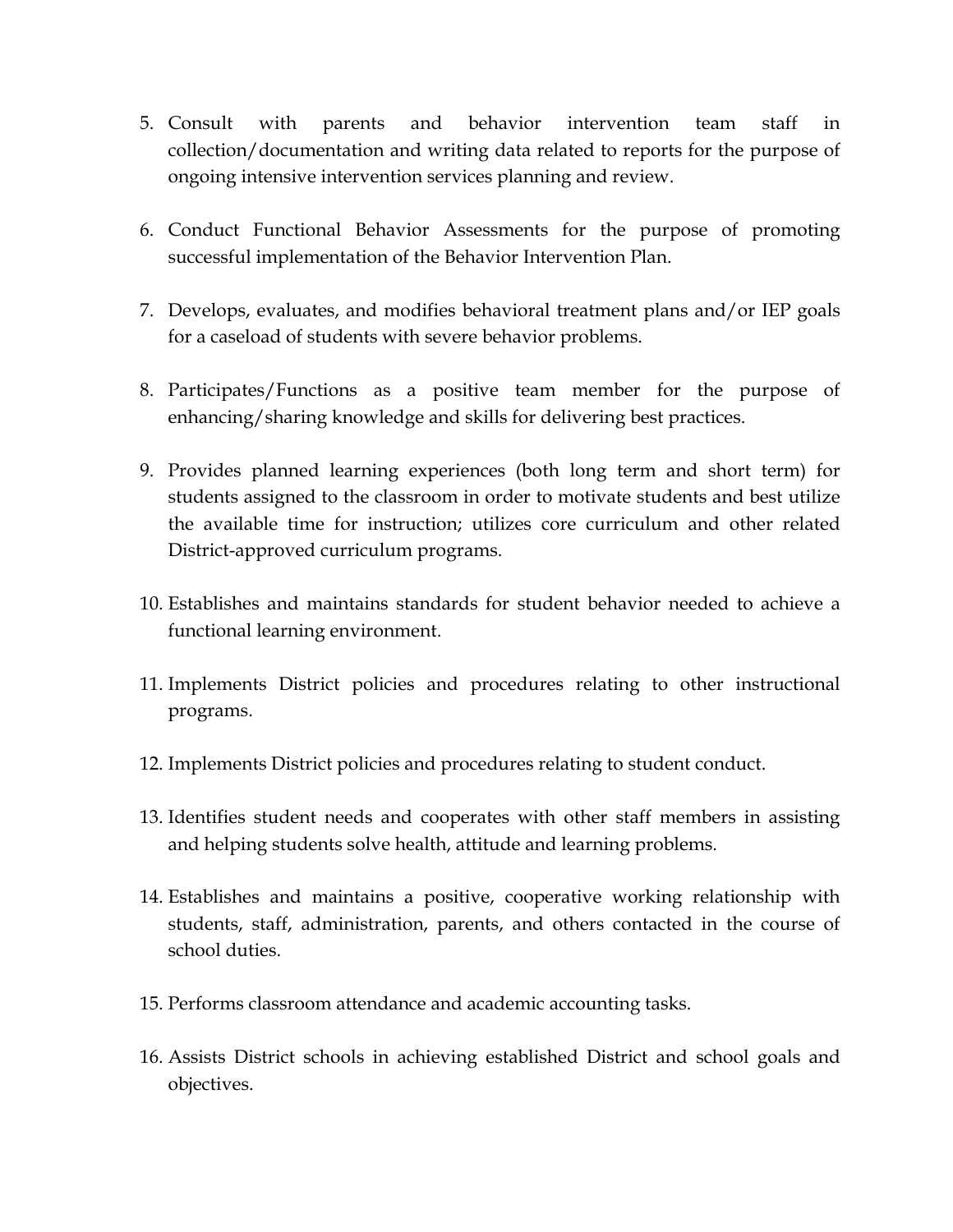- 17. Gathers information and compiles reports as requested by the administration.
- 18. Maintains an inventory of all equipment and books assigned to the class.
- 19. Maintains a personal appearance which does not decrease teacher effectiveness or student achievement, nor constitute a health or safety hazard to self or others.
- 20. Develops and delivers character development, motivational, and behavior modification curriculum in both individual and small group settings.
- 21. Perform other duties as assigned.

Incorporated within one or more of the previously mentioned essential functions of this job description are the following essential physical requirements. Place the applicable number from the chart below that best indicates what percentage of time is spent on each of the following essential physical requirements. The categories refer to the overall requirements on an annual basis:

| 1. Seldom = Less than $25\%$ | 3. Often = $51.75$                |
|------------------------------|-----------------------------------|
| 2. Occasional = $25 - 50\%$  | 4. Very Frequent = $76\%$ & above |

- <u>3</u> a. Ability to work at a desk, conference table or in meetings of various configurations.
- 3 b. Ability to stand and circulate for extended periods of time.
- $2$  c. Ability to see for purposes of reading laws and codes, rules and policies and other printed matter and observing students.
- <u>3</u> d. Ability to hear and understand speech at normal levels.
- 3 e. Ability to communicate so others will be able to clearly understand a normal conversation.
- 2 f. Ability to bend and twist, stoop and kneel, crawl, push, pull.
- 2 g. Ability to lift 50 lbs.